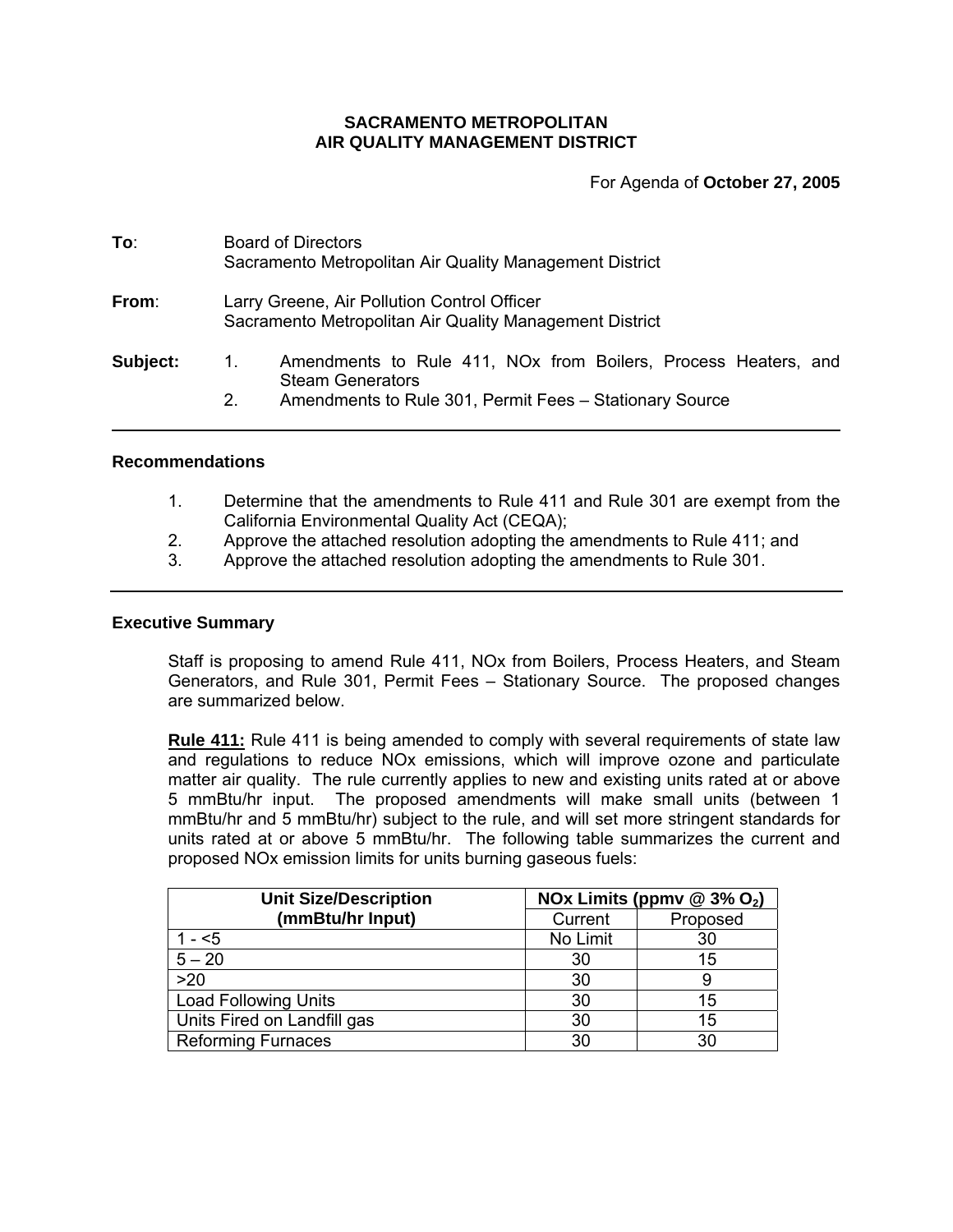> Rule 411 provides for an exemption from the proposed NOx limits based for units with low annual fuel usage. The exemption levels are divided into four tiers based on unit size.

> **Rule 301:** Rule 301 sets the permit fees required of stationary sources. The rule is being amended in order to clarify the fees that will apply to small units that become subject to the new requirements of Rule 411. The proposed change does not set new fees, but clarifies that for initial compliance with Rule 411, owners and operators of small units are only required to pay a \$284 fee (same as permit renewal fee) per unit if they have to replace their units in order to comply with the new requirements in Rule 411.

## **Attachments**

The table below identifies the attachments to this memo.

| <b>Item</b>                          | <b>Attachment</b> | Page<br><b>Number</b> |
|--------------------------------------|-------------------|-----------------------|
| Board Resolution - Rule 411          |                   |                       |
| Board Resolution - Rule 301          | R                 | 10                    |
| Draft Rule 411                       |                   | 13                    |
| Draft Rule 301                       |                   | 34                    |
| Staff Report - Rules 411 and 301     | F                 | 42                    |
| Written Comments - Rules 411 and 301 |                   | 100                   |
| <b>Evidence of Public Notice</b>     |                   | 142                   |

#### **Background**

The District is currently designated as a "serious" nonattainment area for both the federal 8-hour ozone standard and the state ozone standard. Ozone is a strong irritant that attacks the respiratory system, leading to the damage of lung tissues. Ozone is a secondary pollutant formed from the reaction of volatile organic compounds (VOCs) and nitrogen oxides (NOx). Since NOx is a precursor to ozone, one of the strategies to control ozone is to reduce NOx emissions from existing stationary sources. The District is currently designated as a nonattainment area for the state and federal PM10 standard and has been designated nonattainment for the state PM2.5 standard. Since NOx is a precursor to PM10 and PM2.5, one of the strategies to control particulate emissions is to reduce NOx emissions.

Amendments to Rule 411 are necessary in order to comply with several provisions of state law and regulations, including Transport Mitigation Control Requirements (Title 17, California Code of Regulations (CCR), Section 70600), Best Available Retrofit Control Technology (BARCT) Requirements (California Health and Safety Code (HSC) Section 40919), SB 656 Particulate Matter Requirements (HSC Section 39614), and All Feasible Measures (HSC Section 40914(b)(2)). This rule was included in the District's plans for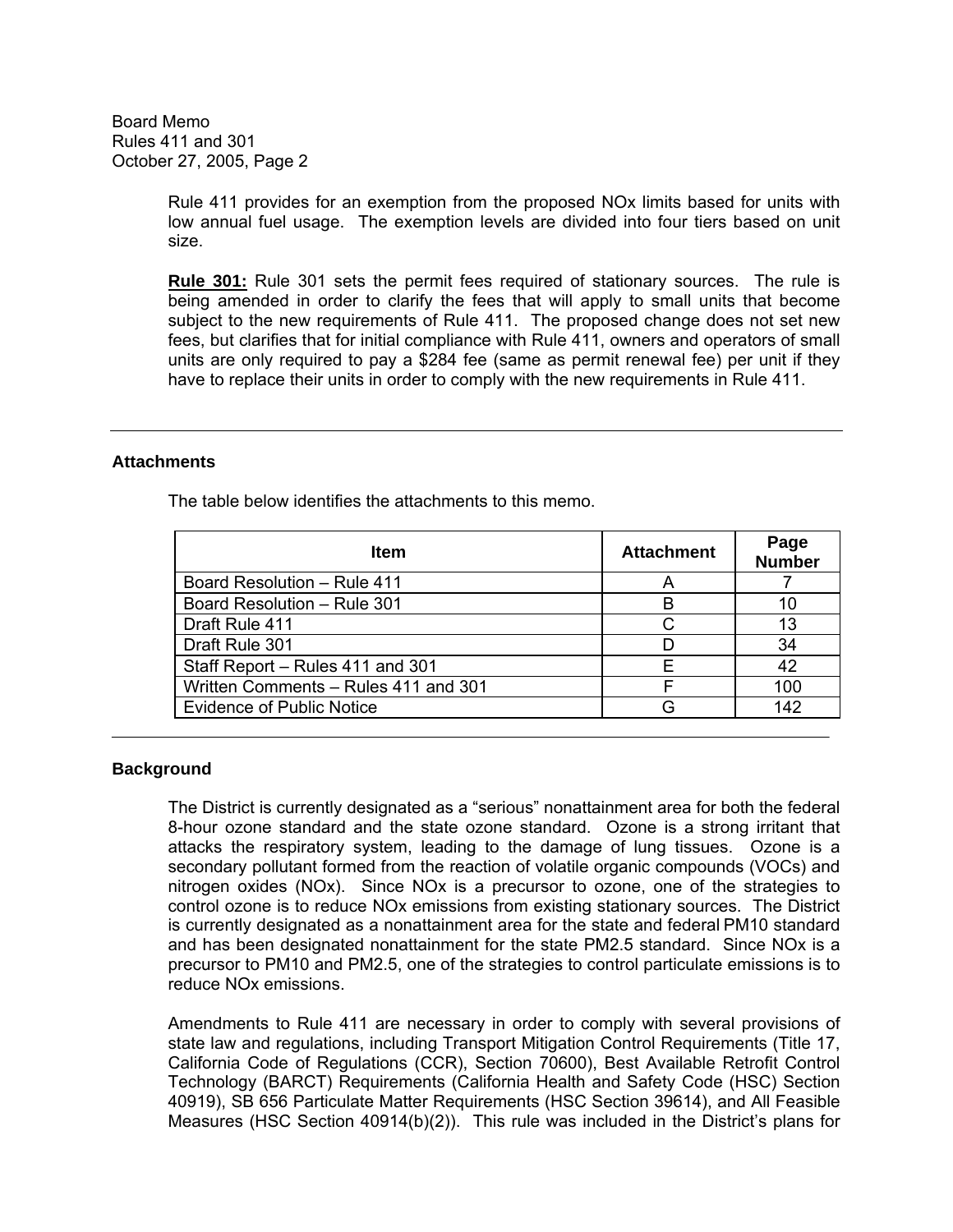> ozone and particulate matter, with the Triennial Report for ozone approved on April 28, 2005 and the SB 656 implementation schedule approved on July 28, 2005. In addition, the emission reductions resulting from the amendments to Rule 411 will be necessary to make progress toward meeting the federal 8-hour ozone standard.

> Low NOx emission requirements for boilers, in some cases including small boilers, have been adopted by the South Coast Air Quality Management District, Ventura County Air Pollution Control District, and Santa Barbara Air Pollution Control District. Additionally, San Joaquin Valley Unified Air Pollution Control District recently adopted low NOx requirements for boilers rated at or above 5 mmBtu/hr input and are currently working on regulations that will affect units down to 2 mmBtu/hr input.

### **Impact on Businesses**

Rule 411 applies to boilers, steam generators and process heaters. These units are used by large and small businesses. Some of the public schools also have units between 1 and 5 mmBtu/hr input although most schools appear to be exempt.

The total lifetime costs for all sources' compliance with the rule amendments are estimated to be \$13.9 million. This includes the costs for retrofitting/replacing existing units, fuel meters, testing, and permit modifications. The ranges of annualized costs for units identified within the District are listed in the table below.

| <b>Unit Size Range</b><br>(mmBtu/hr Input) | <b>Annualized Cost Range</b><br>(\$/year per unit) |
|--------------------------------------------|----------------------------------------------------|
| $1 - 5$                                    | $$4,039 - $8,870$                                  |
| $5 - 10$                                   | $$7,199 - $8,516$                                  |
| $10 - 50$                                  | \$8,845 - \$13,787                                 |
| $50 - 100$                                 | $$14,885 - $27,182$                                |
| $≥100$                                     | \$48,591 - \$53,642                                |

The overall cost effectiveness of the rule amendments is \$13.90 per pound of NOx reduced. This value is within the range of costs imposed by previous District rules (\$1/lb to \$17/lb in today's dollars).

## **District Impacts**

The cost to the District consists of the additional staff time needed to evaluate the applications for Authority to Construct and Permit to Operate for retrofitting the existing units and the time needed to observe and later evaluate the initial source tests. Staff estimates the proposed amendments will result in additional need for one FTE (one full time equivalent) in the Permitting section and 0.65 in the Compliance Assistance section. The permitting impact should be limited in time until all permits are processed (12 months after date of amending this rule).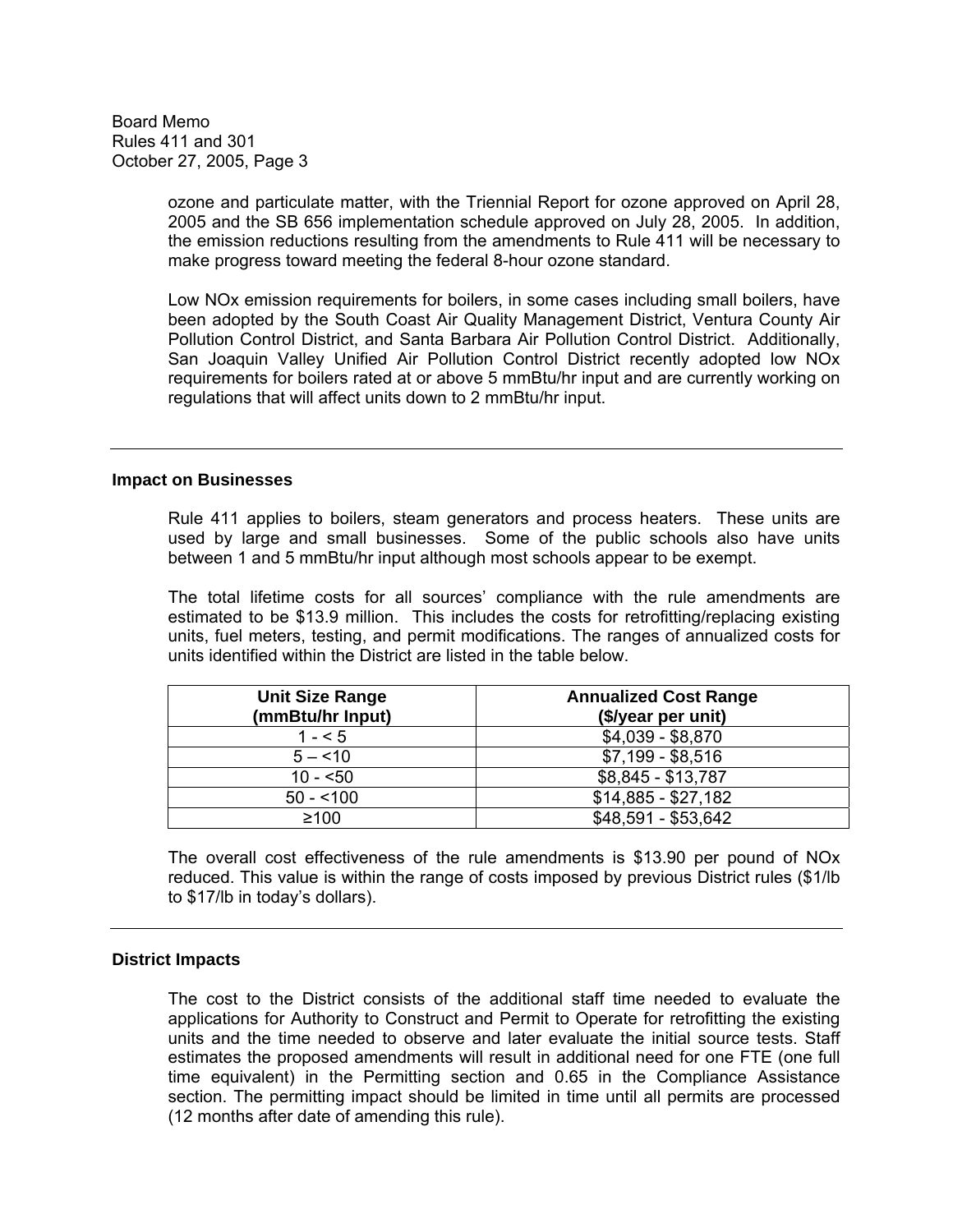### **Emission Impacts**

The proposed amendments will achieve an emission reduction of at least 33.5 tons per year of NOx based on historical actual fuel usages. Amendments to Rule 301 are administrative and do not impact emissions.

### **Environmental Review and Compliance**

The amendments to Rule 411 do not create new requirements that may have an adverse effect on the environment. Pursuant to state CEQA Guidelines, the District's Environmental Coordinator finds that the adoption of the proposed rule is exempt from CEQA (Class 8 Categorical Exemption, Action by Regulatory Agencies for Protection of the Environment; §15308 State CEQA Guidelines).

California Public Resources Code (Section 21159) requires an environmental analysis of the reasonably foreseeable methods of compliance. The proposed amendments to Rule 411 will not increase emissions and will not cause any significant adverse effects on the environment; therefore the Environmental Coordinator has concluded that no environmental impacts will be caused by compliance with the proposed rule.

Rule 301 is a fee rule. Public Resources Code section 21080(b)(8) and section 15273 of the state CEQA Guidelines provide that the adoption or amendments of fee rules are not subject to CEQA. To claim this exemption, the District must find that the amendment is for the purpose of meeting operating expenses. The purpose of the fees specified in Rule 301 is to recover the cost of administering the permit program; therefore, the Environmental Coordinator finds that the adoption of the proposed amendments to Rule 301 is exempt from CEQA.

#### **Public Outreach**

Below is a summary of the public outreach undertaken by Staff to ensure that affected businesses are aware of the proposed amendments to Rules 411 and 301:

- Staff conducted a public workshop on December 1, 2004. Staff published the notice of public workshop in the Sacramento Bee, and sent the notice to all affected sources. Staff also conducted three presentations before professional organizations (i.e., American Society of Heating, Refrigerating and Air-Conditioning Engineers, California State Hospital Engineers, and Association of Mechanical Engineering Contractors).
- Staff contacted sources that were expected to have high compliance costs. Staff also sent follow-up certified letters to sources that did not call back or did not attend the public workshop inviting them to have one-on-one meetings with the District.
- Staff had several telephone conversations with affected facilities and discussed the different alternative methods for compliance with the rule.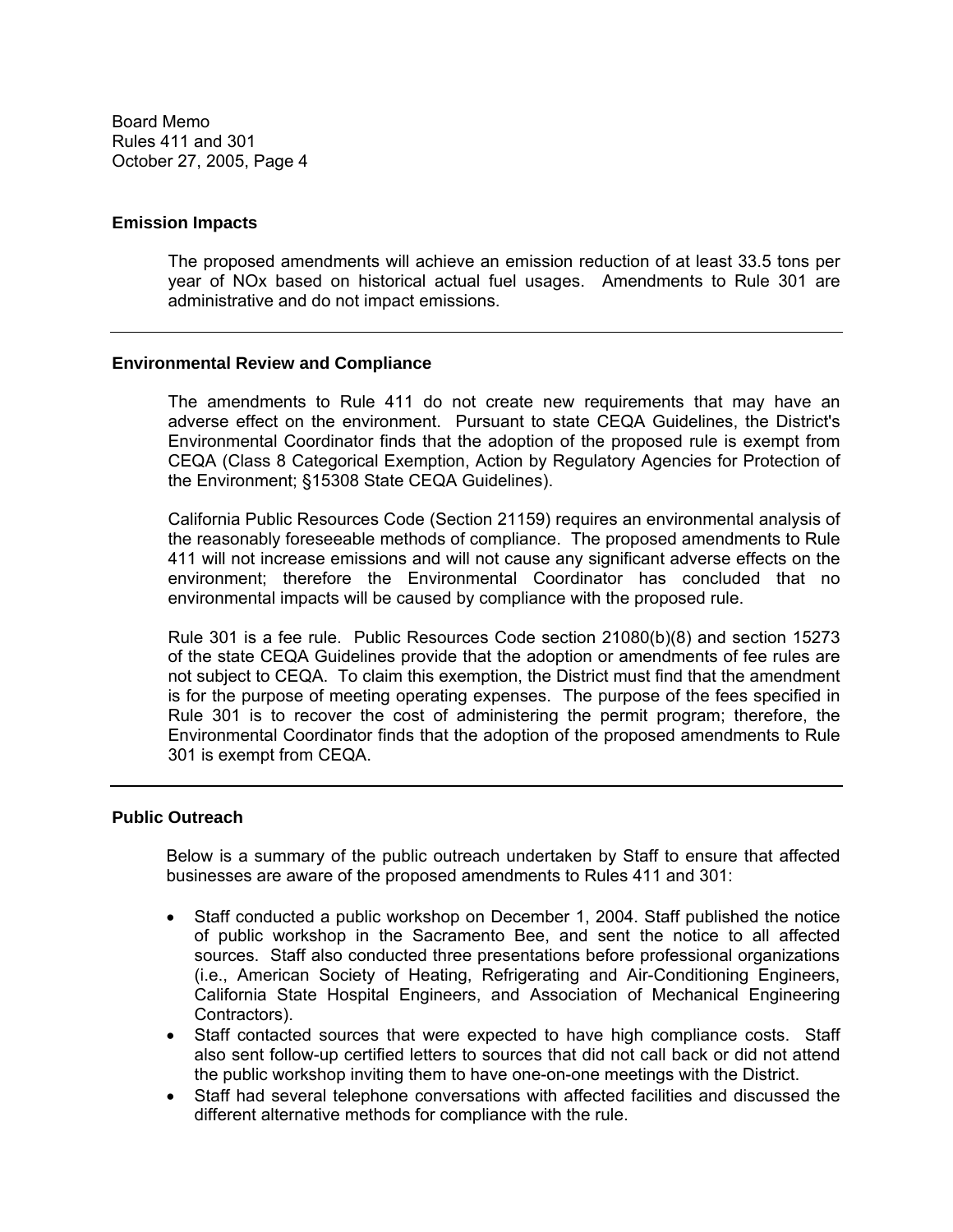- Staff surveyed affected sources to determine if they have boilers rated at 1 mmBtu/hr input or above and also to determine the annual fuel usage for each boiler.
- The revised rules and the staff report were sent to all attendees of the public workshop and other parties who commented on the rule after the public workshop. Staff conducted many follow-up discussions with these parties.
- A notice for the public hearing was published in The Daily Recorder and the Sacramento Bee on September 26, 2005. The notice was also mailed to all attendees of the public workshop, all owners of permitted boilers, school districts, and all persons who have requested rulemaking notices.

## **Public Comments**

Staff received several comments at the workshop and written comments after the public workshop. These comments, together with the Staff responses, are presented in Attachment E of the Staff Report (page 83 of this Board Package). Several changes were made to the proposed rule and staff report in response to these comments:

- Extended the compliance timeline from one year to 2-4 years (depending on the number of affected units at the facility) to allow sources with multiple units to complete the retrofit or replacement of affected units.
- Added separate (higher) NOx limits for load following units, reforming furnaces, and units that burn a combination of landfill and utility gases.
- Added an exemption for standing pilot flame burners used in load following units that allows the units to sustain low firing rates during periods of minimal steam demand.
- Added two levels for low fuel usage exemption to provide an opportunity for sources with small units, such as public schools, that generally operate their units during the heating season, to utilize this exemption.
- Increased the low fuel usage exemption level to 300,000 therms for units rated at 100 mmBtu/hr and above to allow these large units more flexibility.
- Added a new, less costly alternative for verifying NOx emissions from small units by using a portable analyzer in lieu of an emissions source test.

On September 28, 2005, subsequent to the public hearing notice, Staff met with representatives from the Sacramento County Regional Sanitation District regarding Rule 411. Staff had previously met with these representatives and they had indicated that their three boilers would be exempt from the rule based on low fuel usage. However, after further consideration, they are concerned about exceeding the exemption level if the Carson cogeneration plant has an extended outage. Carson provides steam to meet Regional Sanitation's routine steam demands. They also provided source test information that shows their current boilers do not meet the proposed NOx limits (9 ppmv) when firing on natural gas or digester gas.

The Regional Sanitation representatives requested that the District consider basing the low usage exemption on the average fuel usage over the previous 5 years. Staff is not proposing to revise the rule in this manner because it could allow usages above the exemption levels for almost 6 years before retrofits would be required.